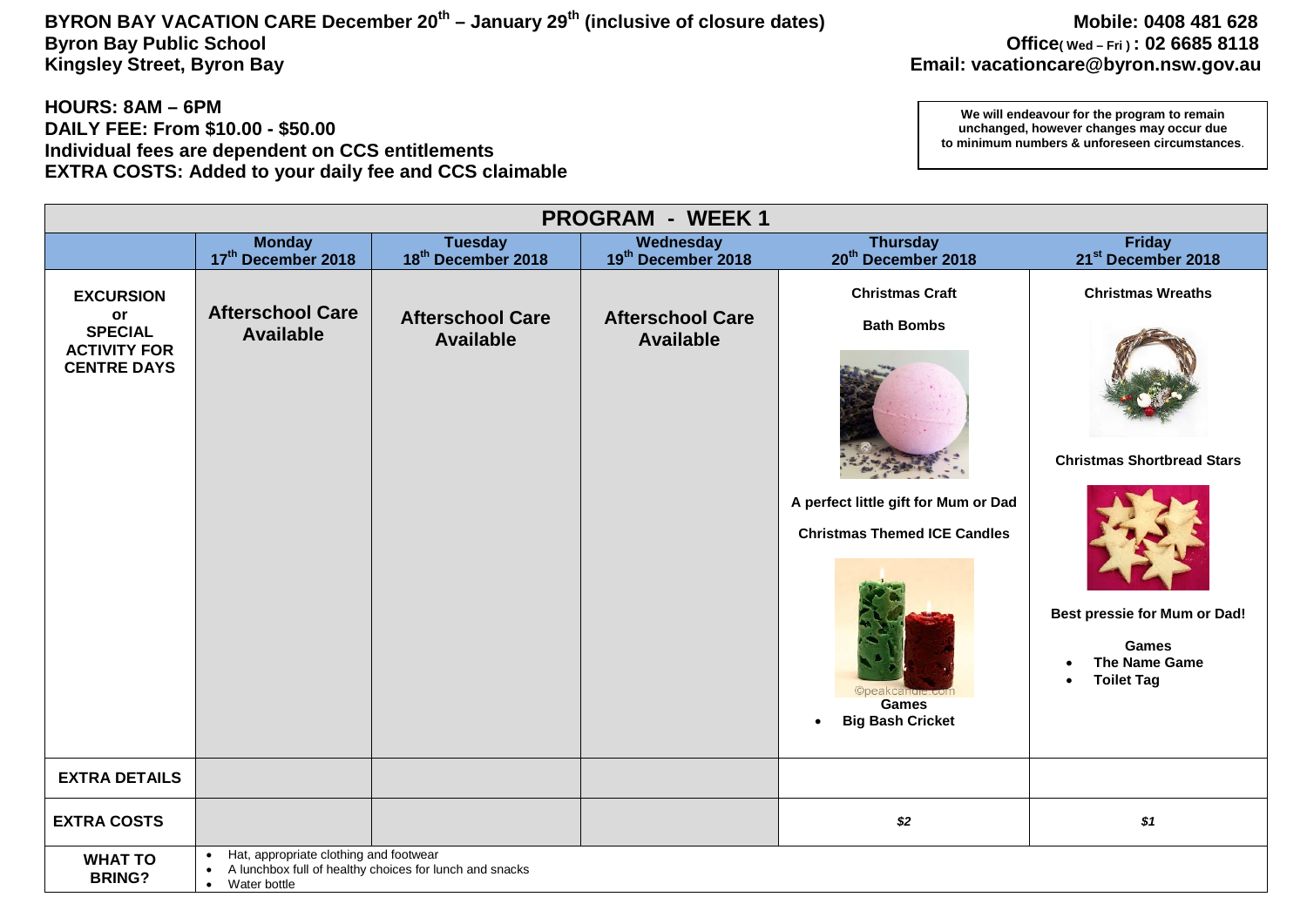# **BYRON BAY VACATION CARE December 20th – January 29th (inclusive of closure dates) Mobile: 0408 481 628 Byron Bay Public School Office( Wed – Fri ): 02 6685 8118**

#### **HOURS: 8AM – 6PM DAILY FEE: From \$10.00 - \$50.00 Individual fees are dependent on CCS entitlements EXTRA COSTS: Added to your daily fee and CCS claimable**

| <b>PROGRAM - WEEK 2</b> |                                                                                                                                                                                                                      |               |               |               |               |  |  |
|-------------------------|----------------------------------------------------------------------------------------------------------------------------------------------------------------------------------------------------------------------|---------------|---------------|---------------|---------------|--|--|
|                         | Friday<br><b>Monday</b><br>Wednesday<br><b>Thursday</b><br>Tuesdav<br>25 <sup>th</sup> December 2018<br>26 <sup>th</sup> December 2018<br>24th December 2018<br>28th December 2018<br>27 <sup>th</sup> December 2018 |               |               |               |               |  |  |
|                         | <b>CLOSED</b>                                                                                                                                                                                                        | <b>CLOSED</b> | <b>CLOSED</b> | <b>CLOSED</b> | <b>CLOSED</b> |  |  |

| <b>PROGRAM - WEEK3</b>                                      |                                                                                                                                                                                                                                                      |                  |                              |                                                                                       |                                                |  |  |
|-------------------------------------------------------------|------------------------------------------------------------------------------------------------------------------------------------------------------------------------------------------------------------------------------------------------------|------------------|------------------------------|---------------------------------------------------------------------------------------|------------------------------------------------|--|--|
|                                                             | <b>Monday</b>                                                                                                                                                                                                                                        | <b>Tuesday</b>   | Wednesday                    | <b>Thursday</b>                                                                       | <b>Friday</b>                                  |  |  |
|                                                             | 31 <sup>st</sup> December 2018                                                                                                                                                                                                                       | 1st January 2019 | 2 <sup>nd</sup> January 2019 | 3rd January 2019                                                                      | 4 <sup>th</sup> January 2019                   |  |  |
| <b>EXCURSION</b><br><b>or</b>                               | <b>CLOSED</b>                                                                                                                                                                                                                                        | <b>CLOSED</b>    | <b>CLOSED</b>                | Let's ease back into the<br>new year with BYO Movie Day and<br>Pop Corn               | Join us for a mid-morning<br>Dip at Byron Pool |  |  |
| <b>SPECIAL</b><br><b>ACTIVITY FOR</b><br><b>CENTRE DAYS</b> |                                                                                                                                                                                                                                                      |                  |                              |                                                                                       |                                                |  |  |
|                                                             |                                                                                                                                                                                                                                                      |                  |                              | <b>Basketball</b><br>workshop with the<br>world's 2 <sup>nd</sup> best<br>baller Phil | Log Round, Nail and Rubber Band                |  |  |
|                                                             |                                                                                                                                                                                                                                                      |                  |                              | <b>Nature Clay Tiles</b>                                                              | <b>Mandalas</b><br><b>Easel Painting</b>       |  |  |
|                                                             |                                                                                                                                                                                                                                                      |                  |                              | <b>Games</b><br><b>Moose Mouse Elephant</b>                                           | Games<br><b>Musical Statues</b>                |  |  |
| <b>EXTRA</b><br><b>DETAILS</b>                              |                                                                                                                                                                                                                                                      |                  |                              | BYO DVD from home.                                                                    | Walking to pool, depart 11 am                  |  |  |
| <b>EXTRA</b><br><b>COSTS</b>                                |                                                                                                                                                                                                                                                      |                  |                              |                                                                                       | \$4.50                                         |  |  |
| <b>WHAT TO</b><br><b>BRING?</b>                             | <b>Water Bottle</b><br>$\bullet$<br>Hat, appropriate clothing and footwear<br>$\bullet$<br>A lunchbox full of healthy choices for lunch and snacks<br>$\bullet$<br>Sun safe water play attire on water days ; spare clothes and a towel<br>$\bullet$ |                  |                              |                                                                                       |                                                |  |  |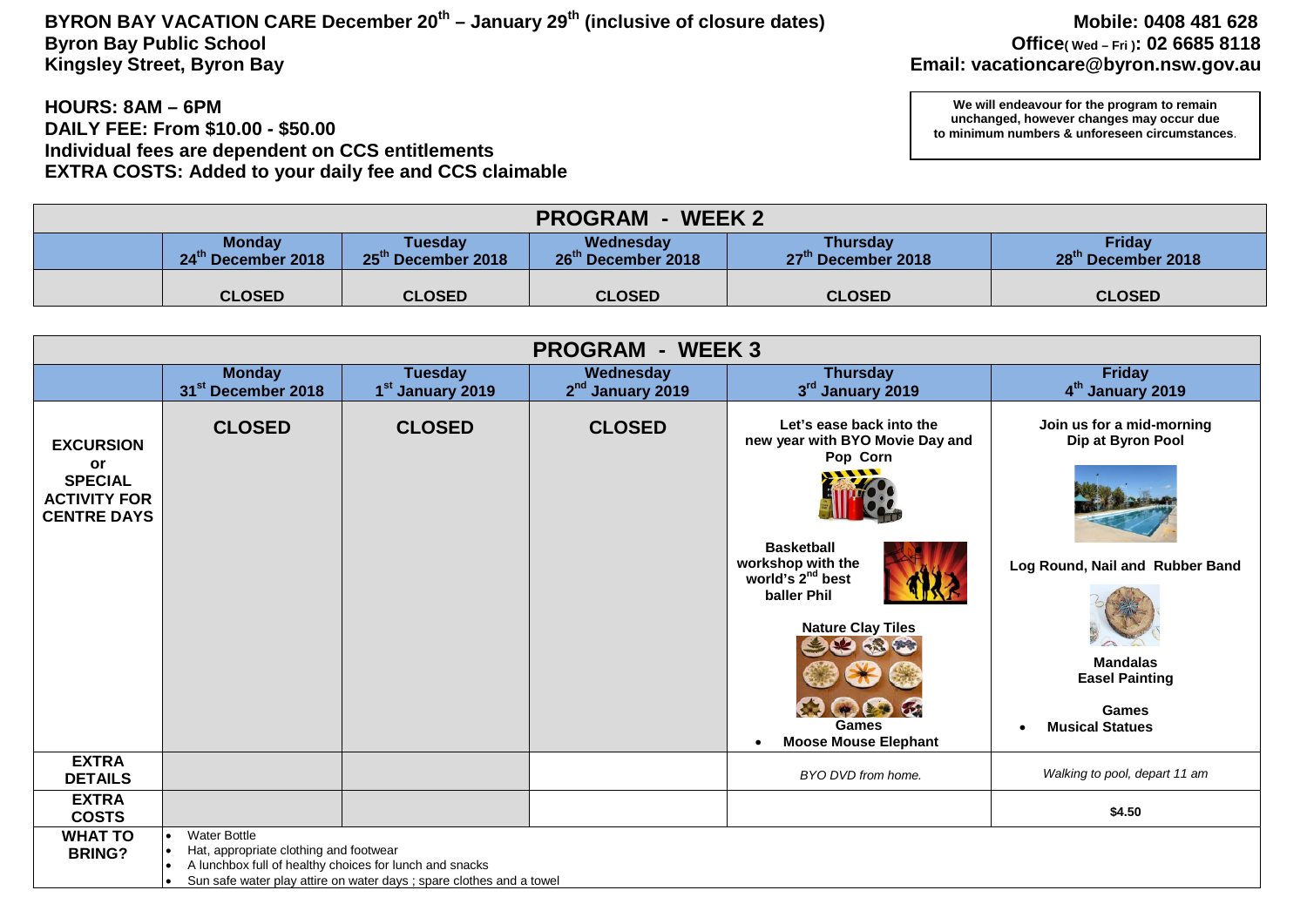## **BYRON BAY VACATION CARE December 20th – January 29th (inclusive of closure dates) Mobile: 0408 481 628 Byron Bay Public School Office( Wed – Fri ): 02 6685 8118**

#### **HOURS: 8AM – 6PM DAILY FEE: From \$10.00 - \$50.00 Individual fees are dependent on CCS entitlements EXTRA COSTS: Added to your daily fee and CCS claimable**

| <b>PROGRAM - WEEK 4</b>                                          |                                                                                                                                                                                                                      |                                               |                                                                                                             |                                                                |                                                                                              |  |  |
|------------------------------------------------------------------|----------------------------------------------------------------------------------------------------------------------------------------------------------------------------------------------------------------------|-----------------------------------------------|-------------------------------------------------------------------------------------------------------------|----------------------------------------------------------------|----------------------------------------------------------------------------------------------|--|--|
|                                                                  | <b>Monday</b>                                                                                                                                                                                                        | <b>Tuesday</b>                                | Wednesday                                                                                                   | <b>Thursday</b>                                                | <b>Friday</b>                                                                                |  |  |
|                                                                  | 7 <sup>th</sup> January 2019                                                                                                                                                                                         | 8 <sup>th</sup> January 2019                  | 9 <sup>th</sup> January 2019                                                                                | 10th January 2019                                              | 11 <sup>th</sup> January 2019                                                                |  |  |
| <b>EXCURSION</b><br>or                                           | Make your own wooden<br>treasure Box                                                                                                                                                                                 | <b>Water Fight Day</b><br>Piñata              | Hours of action packed fun<br>at the newly re-vamped<br><b>Ballina Water Slide!</b>                         | Yoga With Joanna                                               | <b>Excursion to Tweed Heads</b>                                                              |  |  |
| <b>SPECIAL</b><br><b>ACTIVITY</b><br><b>FOR</b><br><b>CENTRE</b> |                                                                                                                                                                                                                      |                                               |                                                                                                             | 2<br><b>Coiled Clay Creations</b>                              | 2 Hours of roller-skating fun at<br>the Epic Skate Rink                                      |  |  |
| <b>DAYS</b>                                                      | <b>Musical Performance By</b>                                                                                                                                                                                        | <b>Guatemalan Worry Dolls</b>                 |                                                                                                             |                                                                | 1 S 1 M 1 M                                                                                  |  |  |
|                                                                  | <b>Local Musician Phil</b><br><b>Harmonic</b><br><b>Peg People</b>                                                                                                                                                   |                                               |                                                                                                             |                                                                | Sit back and relax in the recliner<br>chairs at Tweed Cinema, after a<br>big day of skating. |  |  |
|                                                                  |                                                                                                                                                                                                                      | <b>Cooking - Vegie Nachos</b><br><b>Games</b> |                                                                                                             | <b>Steiner Wax</b><br><b>Creations on</b><br><b>Log Rounds</b> | Dr. Seuss                                                                                    |  |  |
|                                                                  | Games<br><b>Floss Off</b><br>Helicopter                                                                                                                                                                              | <b>Parachute Games</b><br>R.T.G<br>$\bullet$  |                                                                                                             | Games<br>Pac Man<br><b>Poison Ball</b>                         |                                                                                              |  |  |
| <b>EXTRA</b><br><b>DETAILS</b>                                   |                                                                                                                                                                                                                      | Swimmers and towel                            | Bus departs approx. 9.30am<br>Bus returns approx. 4pm<br>Limited places so book early<br>Swimmers and towel |                                                                | Bus departs approx. 9.15am<br>Bus returns approx. 5.15pm<br>Limited places so book early     |  |  |
| <b>EXTRA COSTS</b>                                               | \$4.00                                                                                                                                                                                                               |                                               | \$29                                                                                                        | \$2                                                            | \$33                                                                                         |  |  |
| <b>WHAT TO</b><br><b>BRING?</b>                                  | • Hat, appropriate clothing and footwear<br>A lunchbox full of healthy choices for lunch and snacks<br>Water bottle<br>$\bullet$<br>Sun safe water play attire on water days; spare clothes and a towel<br>$\bullet$ |                                               |                                                                                                             |                                                                |                                                                                              |  |  |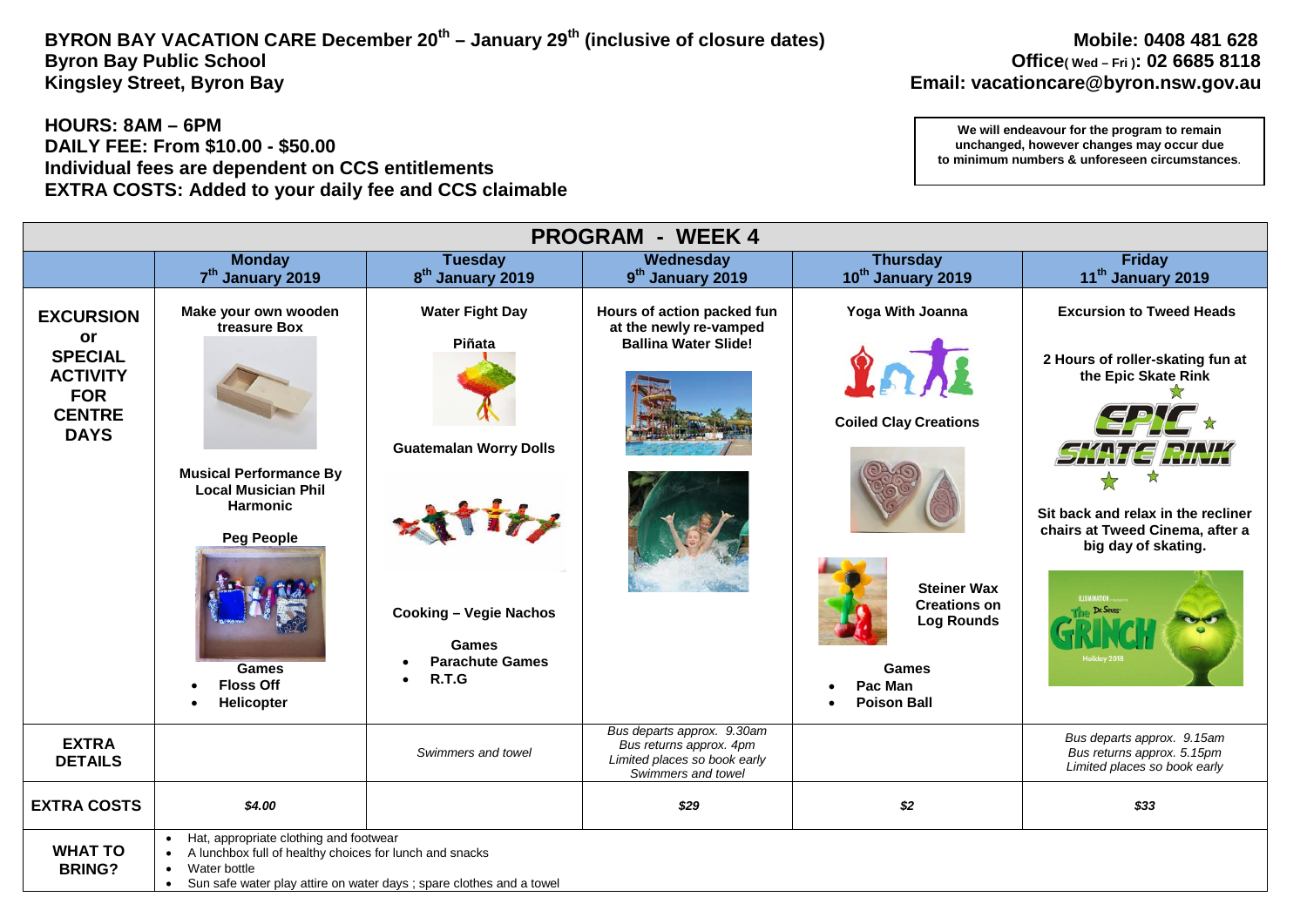### BYRON BAY VACATION CARE December 20<sup>th</sup> – January 29<sup>th</sup> (inclusive of closure dates) Mobile: 0408 481 628 Mobile: 0408 481 628<br>Office(wed – Fri): 02 6685 8118 **Byron Bay Public School Office( Wed – Fri ): 02 6685 8118**

**HOURS: 8AM – 6PM DAILY FEE: From \$10.00 - \$50.00 Individual fees are dependent on CCS entitlements EXTRA COSTS: Added to your daily fee and CCS claimable** 

| <b>PROGRAM - WEEK 5</b>                                                               |                                                                                                                                                                                                        |                                                                                                                 |                                                                                                                                                                      |                                                                                                             |                                                                                                                                                      |  |  |
|---------------------------------------------------------------------------------------|--------------------------------------------------------------------------------------------------------------------------------------------------------------------------------------------------------|-----------------------------------------------------------------------------------------------------------------|----------------------------------------------------------------------------------------------------------------------------------------------------------------------|-------------------------------------------------------------------------------------------------------------|------------------------------------------------------------------------------------------------------------------------------------------------------|--|--|
|                                                                                       | <b>Monday</b><br>14th January 2019                                                                                                                                                                     | <b>Tuesday</b><br>15 <sup>th</sup> January 2019                                                                 | Wednesday<br>16 <sup>th</sup> January 2019                                                                                                                           | <b>Thursday</b><br>17th January 2019                                                                        | <b>Friday</b><br>18 <sup>th</sup> January 2019                                                                                                       |  |  |
| <b>EXCURSION</b><br>or<br><b>SPECIAL</b><br><b>ACTIVITY FOR</b><br><b>CENTRE DAYS</b> | <b>Byron Style Chocolates</b><br><b>Marble Tie Dying</b><br><b>Cooking - Fruit Salad and ice</b><br>cream<br><b>Games</b>                                                                              | <b>Shorty The Clown will Bring</b><br>on the BUBBLES<br><b>Seed Pod Boats</b><br><b>Black Bean Caterpillars</b> | <b>Excursion to Ballina</b><br>Cinema's to watch a new<br>release film.<br><b>CINEMAS</b><br><b>WALEDAMO</b><br><b>Picnic and Swim at Shores</b><br><b>Bay after</b> | <b>Laser Tag</b><br>Make a Wooden Elf Catapult<br>Game<br><b>Kinetic Sand</b><br><b>Cooking - Home Made</b> | <b>Excursion to Lismore Pool and</b><br><b>Playquest</b><br>In pool obstacle will be operational<br>however children will need to do a<br>swim test. |  |  |
|                                                                                       | <b>The Chocolate Game</b><br><b>Walk around Wink</b><br>murder                                                                                                                                         | <b>Games</b><br>T.D.B<br>$\bullet$<br><b>French Cricket</b>                                                     |                                                                                                                                                                      | cupcakes<br>Games<br><b>Silent Ball</b><br><b>Bash ball</b>                                                 |                                                                                                                                                      |  |  |
| <b>EXTRA</b><br><b>DETAILS</b>                                                        | Bring a white cotton shirt, socks or<br>pillow slip for tie dying                                                                                                                                      |                                                                                                                 | Bus departs approx. 10.30am<br>Bus returns approx. 4pm<br>Limited places so book early                                                                               |                                                                                                             | Bus departs approx. 10am<br>Bus returns approx. 5pm<br>Limited places so book early<br>Swimmers and Towel                                            |  |  |
| <b>EXTRA COSTS</b>                                                                    |                                                                                                                                                                                                        | \$7                                                                                                             | \$23                                                                                                                                                                 | \$9                                                                                                         | \$29                                                                                                                                                 |  |  |
| <b>WHAT TO</b><br><b>BRING?</b>                                                       | Hat, appropriate clothing and footwear<br>A lunchbox full of healthy choices for lunch and snacks<br>Water bottle<br>Sun safe water play attire on water days ; spare clothes and a towel<br>$\bullet$ |                                                                                                                 |                                                                                                                                                                      |                                                                                                             |                                                                                                                                                      |  |  |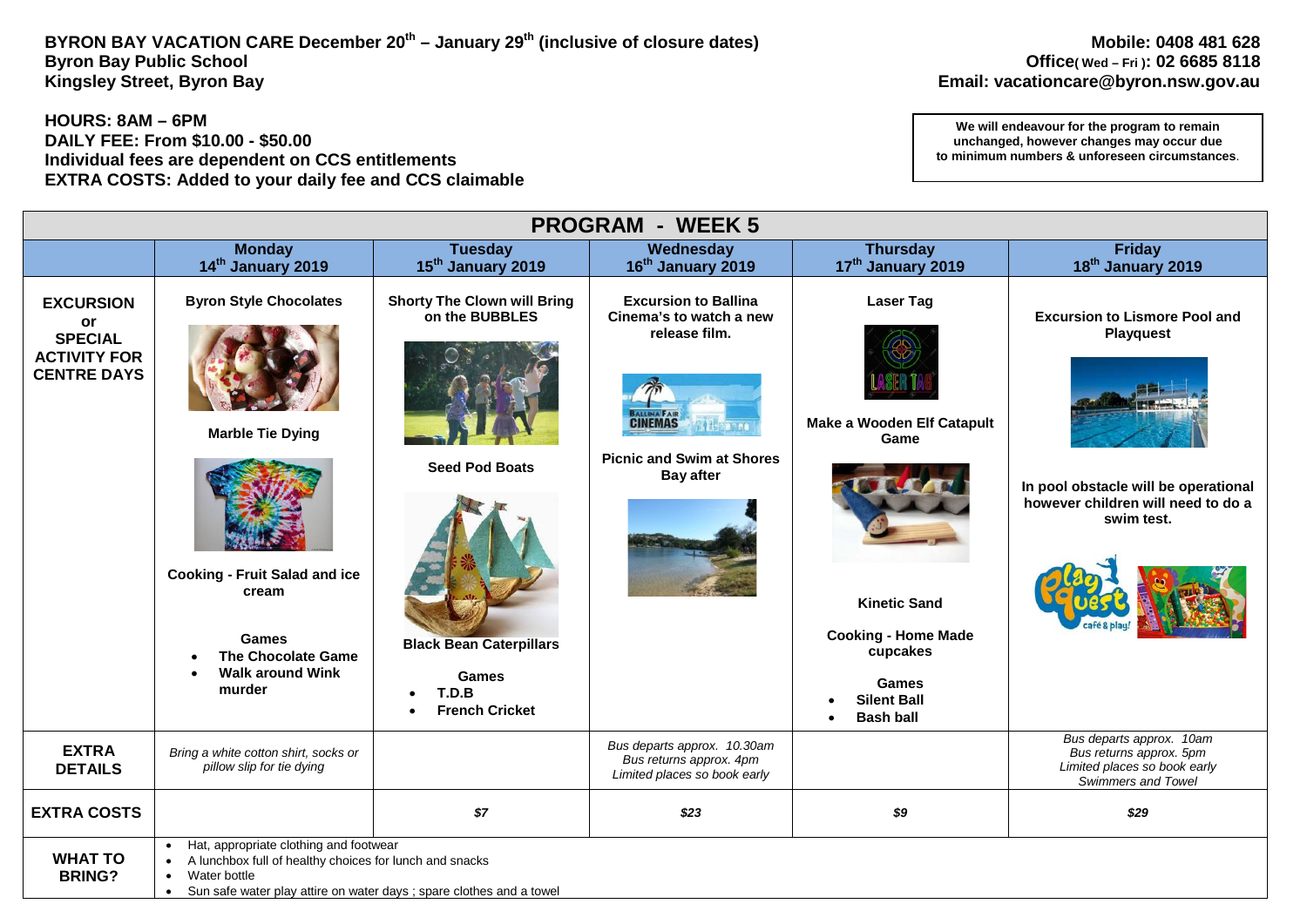## **BYRON BAY VACATION CARE December 20th – January 29th (inclusive of closure dates) Mobile: 0408 481 628 Byron Bay Public School Office( Wed – Fri ): 02 6685 8118**

#### **HOURS: 8AM – 6PM DAILY FEE: From \$10.00 - \$50.00 Individual fees are dependent on CCS entitlements EXTRA COSTS: Added to your daily fee and CCS claimable**

| <b>PROGRAM - WEEK 6</b>                                                               |                                                                                                                                                                                                                     |                                                                                                                                  |                                                                                        |                                                                                                                                                                                       |                                                                                                                                                                |  |  |
|---------------------------------------------------------------------------------------|---------------------------------------------------------------------------------------------------------------------------------------------------------------------------------------------------------------------|----------------------------------------------------------------------------------------------------------------------------------|----------------------------------------------------------------------------------------|---------------------------------------------------------------------------------------------------------------------------------------------------------------------------------------|----------------------------------------------------------------------------------------------------------------------------------------------------------------|--|--|
|                                                                                       | <b>Monday</b><br>21 <sup>st</sup> January 2019                                                                                                                                                                      | <b>Tuesday</b><br>22 <sup>nd</sup> January 2019                                                                                  | Wednesday<br>23rd January 2019                                                         | <b>Thursday</b><br>24 <sup>th</sup> January 2019                                                                                                                                      | <b>Friday</b><br>25 <sup>th</sup> January 2019                                                                                                                 |  |  |
| <b>EXCURSION</b><br>or<br><b>SPECIAL</b><br><b>ACTIVITY FOR</b><br><b>CENTRE DAYS</b> | <b>Due to Popular Demand</b><br>Silent Disco is back!<br><b>Recycled Tin Can Pencil</b><br><b>Holders</b><br><b>Friendship bracelets</b><br>Games<br><b>Musical Statues</b><br>Limbo                                | <b>Byron Style Dip Candles</b><br><b>Paddle Pop Planes</b><br><b>Cooking - Vegie Pasta</b><br><b>Games</b><br>Peg Tag (new game) | <b>Excursion to Robina Laser</b><br>tag and bowling                                    | Yoga With Joanna<br><b>Batik Design Tote Bags</b><br><b>Paper Plate</b><br><b>Animals</b><br>Cooking - Nut free super healthy<br>slice<br>Games<br><b>Everybody With</b><br>$\bullet$ | Get wet at the<br><b>Gold Coast</b><br>Splash Pools.<br>Bounce on the giant pillow<br>& free play at the Adventure<br>park<br>Lunch by the water<br>Ice creams |  |  |
| <b>EXTRA</b><br><b>DETAILS</b>                                                        |                                                                                                                                                                                                                     |                                                                                                                                  | Bus departs approx. 10.30am<br>Bus returns approx. 4pm<br>Limited places so book early |                                                                                                                                                                                       | Bus departs approx. 10.30am<br>Bus returns approx. 5.30pm<br>Limited places so book early<br><b>Swimmers and Towel</b>                                         |  |  |
| <b>EXTRA COSTS</b>                                                                    | \$9                                                                                                                                                                                                                 | \$1                                                                                                                              | \$28                                                                                   | \$2                                                                                                                                                                                   | \$15                                                                                                                                                           |  |  |
| <b>WHAT TO</b><br><b>BRING?</b>                                                       | Hat, appropriate clothing and footwear<br>A lunchbox full of healthy choices for lunch and snacks<br>Water bottle<br>$\bullet$<br>Sun safe water play attire on water days ; spare clothes and a towel<br>$\bullet$ |                                                                                                                                  |                                                                                        |                                                                                                                                                                                       |                                                                                                                                                                |  |  |